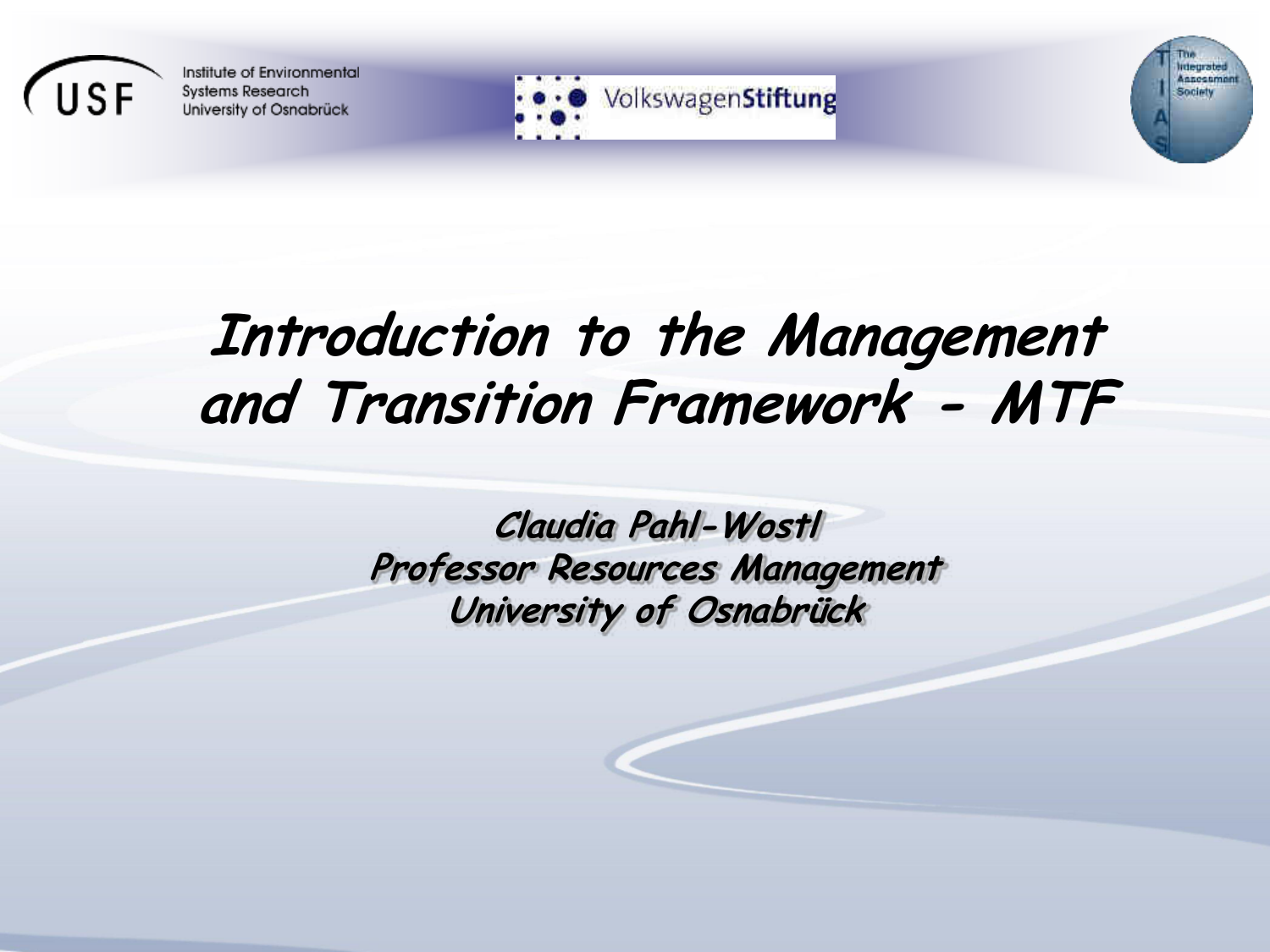



# The Management and Transition<br>Framework (MTF).....

- ▶ ... has been developed in the context of a major EU funded project on adaptive and integrated water management
- ... is a flexible (methodological) framework to analyse complex water systems and transition processes
- ... is applicable in and supports analysis of different environmental and governance contexts
- ... provides a base for comparative analysis (standardized language)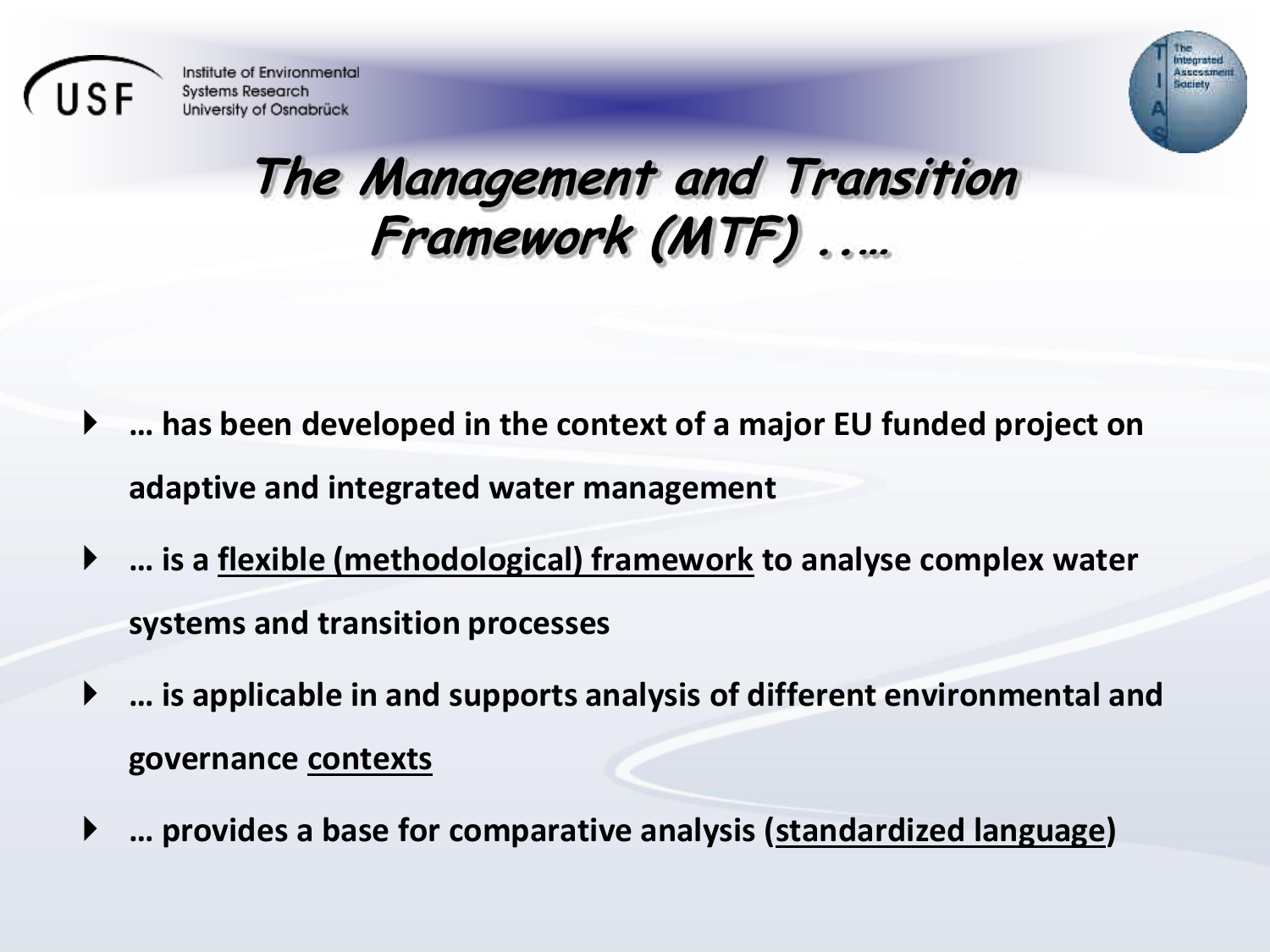



#### **Key Research Questions to be Addressed wit the MTF**

- *What are the characteristics of effective integrated and adaptive water governance and management systems?*
- *How to determine if only adaptation or major (and which) structural transformations (= transitions) are needed?*
- *How to support transformative change?*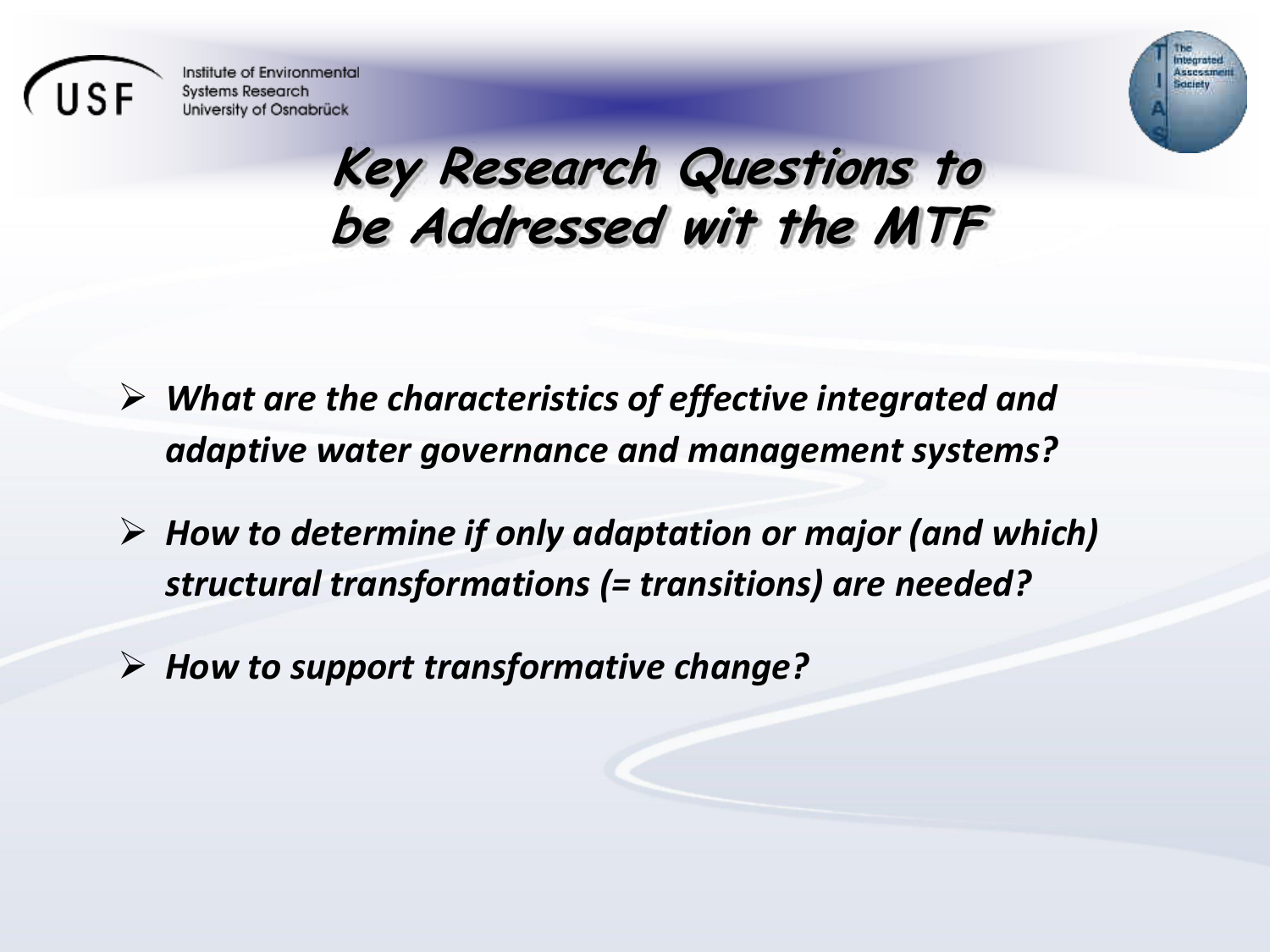







#### **…. a configuration-based approach**



**…. a process-based approach**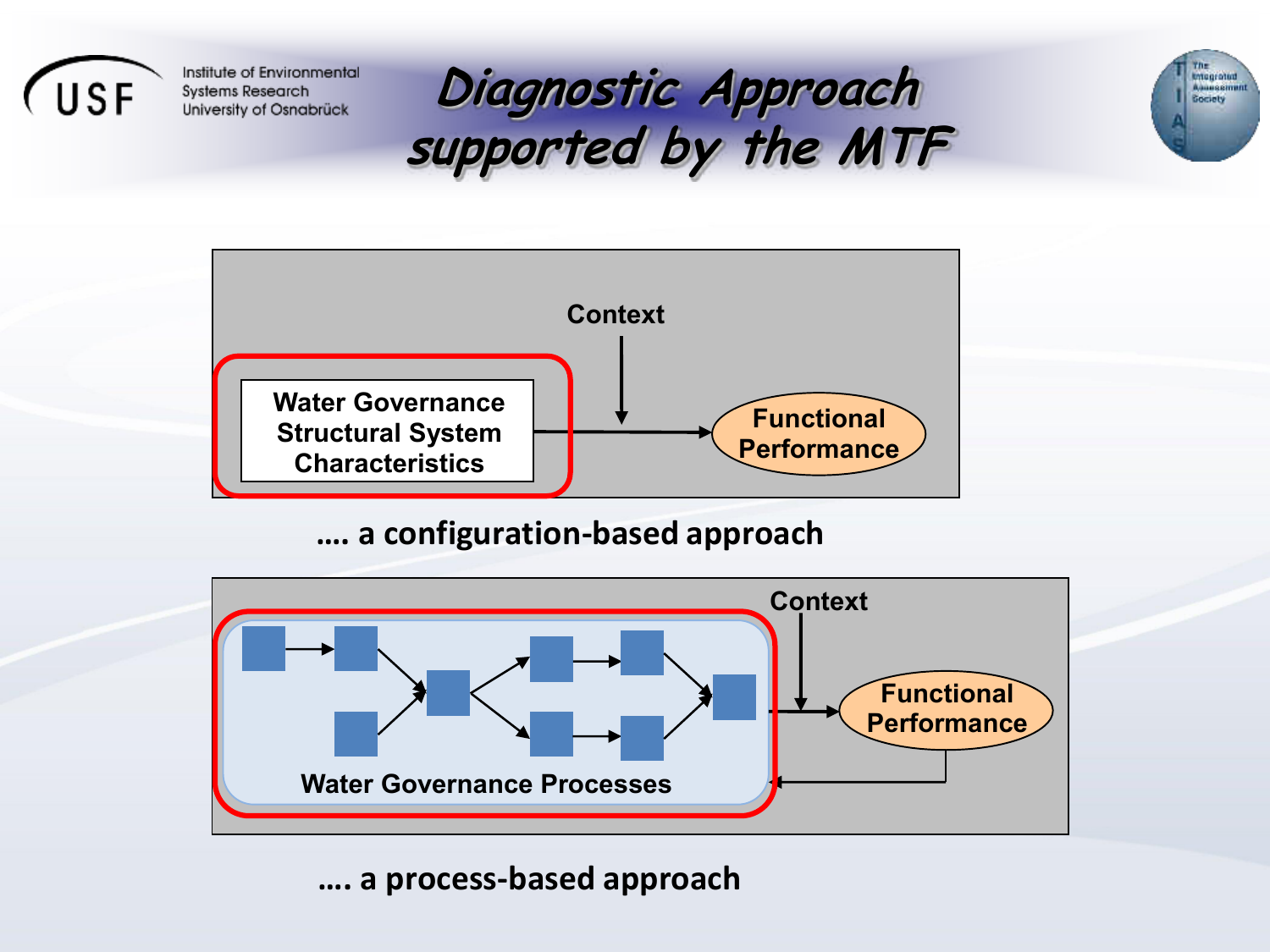





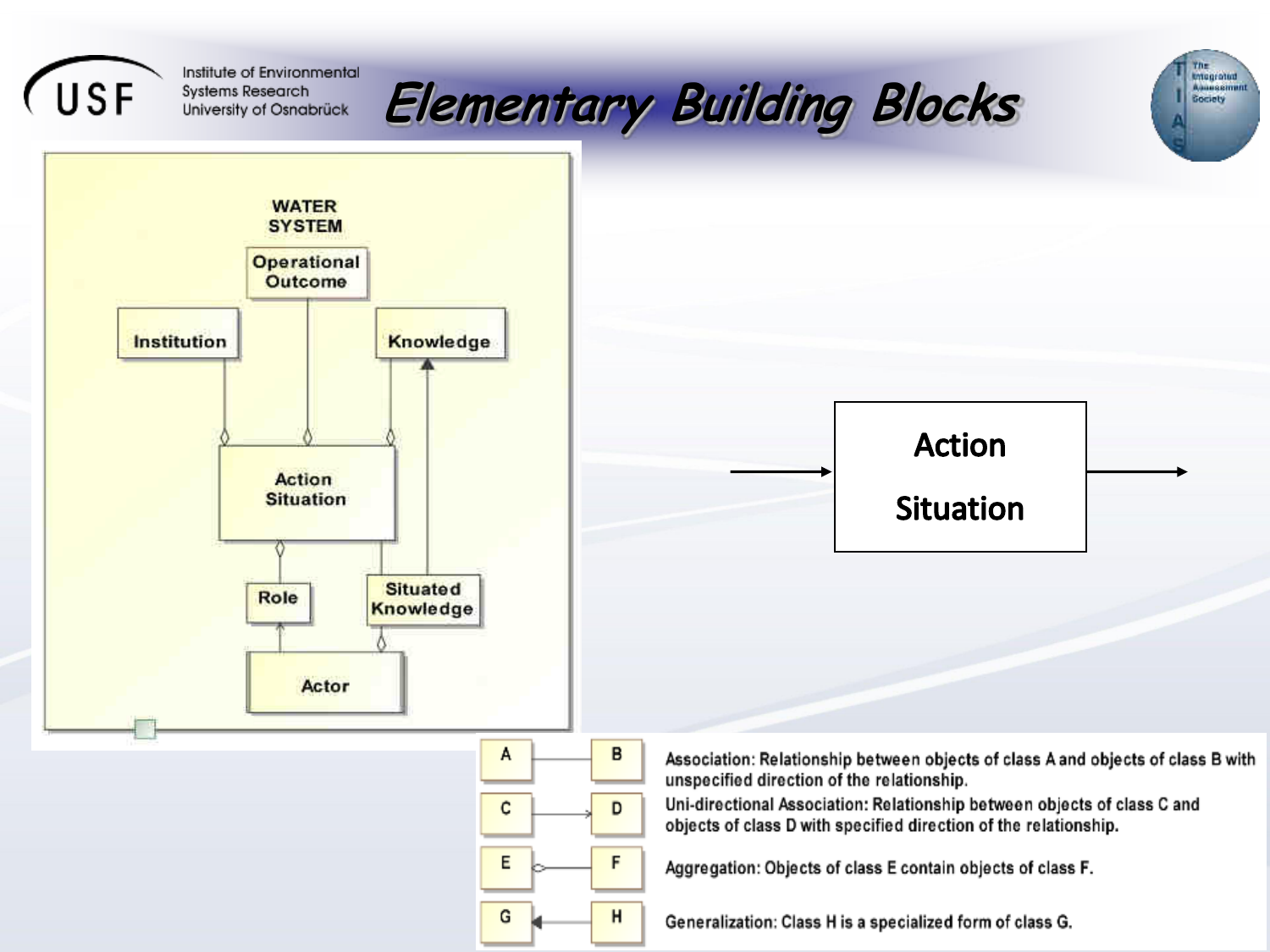







Fig. 4.3 Elementary building blocks of an Action Arena as represented in the MTF in UML notation (Unified Modelling Language). (Expansion of Fig. 3.5 see also for explanation of UML notation)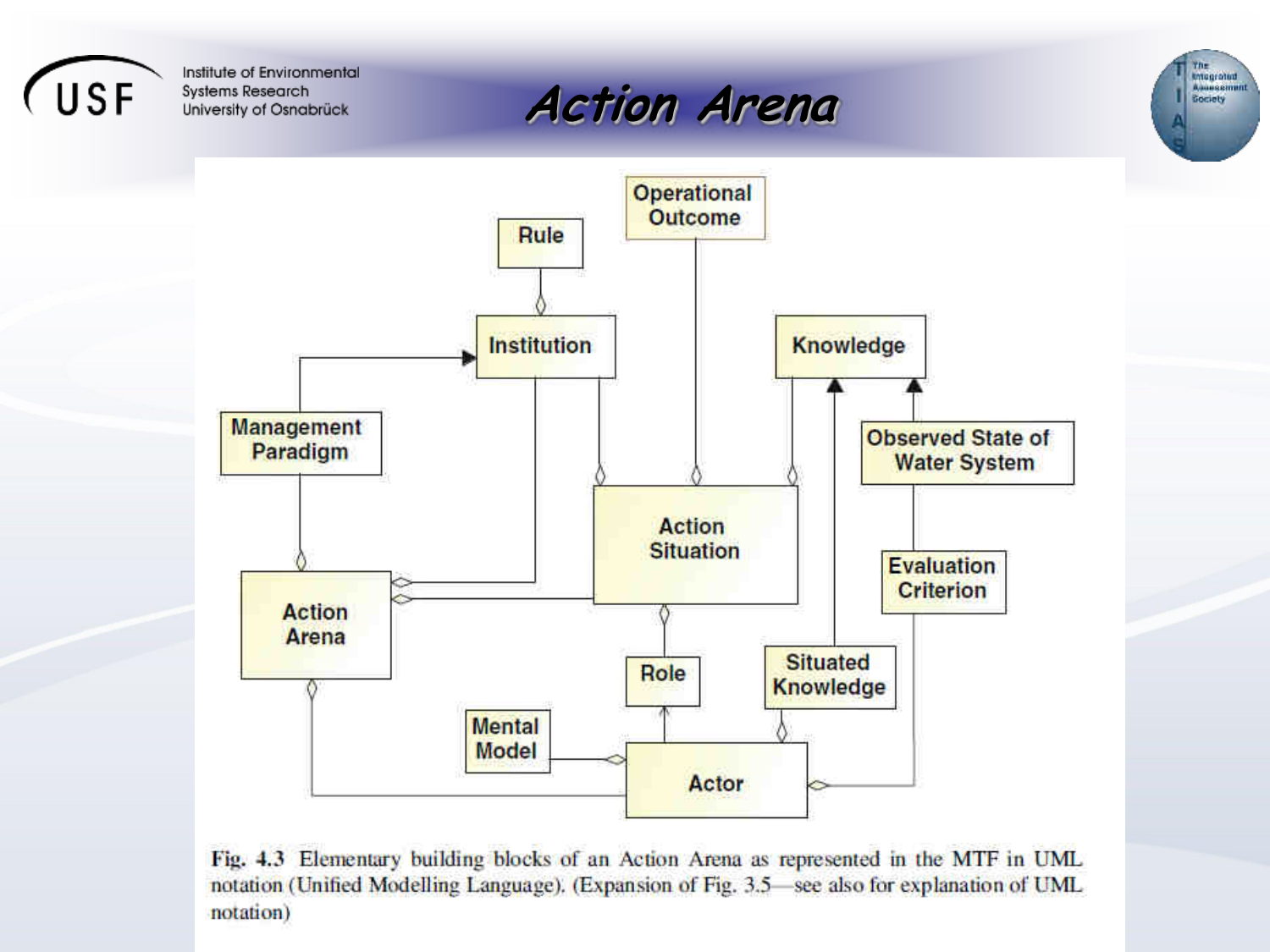



### **Chronological Mapping of Multilevel Water Governance Processes**



**Time**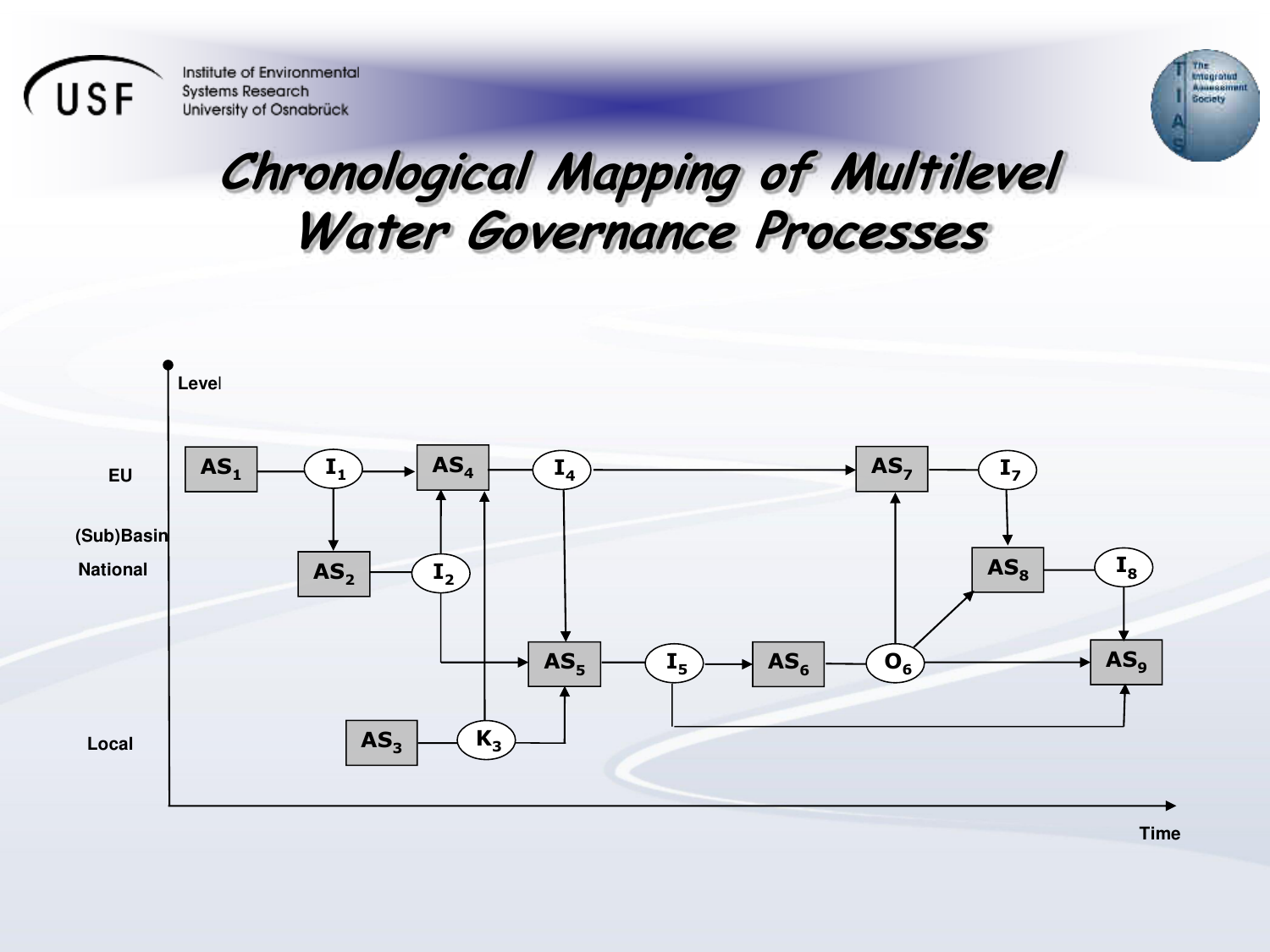



# **Operationalization of Water Governance System Properties**

Table 9.3 Examples of operationalizing governance system properties using the MTF and derived relational databases (Pahl-Wostl et al. 2014)

| Governance<br>system<br>property | Indicator                       | Operationalization in MTF database                                                              |
|----------------------------------|---------------------------------|-------------------------------------------------------------------------------------------------|
| Vertical<br>integration          | Link via institutions           | Number of links between two levels by institutions<br>connecting ASs and direction of influence |
|                                  | Link via knowledge              | Number of links between two levels by knowledge<br>connecting ASs and direction of influence    |
|                                  | Link by actors                  | Number of actors from different levels participating<br>in an AS                                |
|                                  | Actors as<br><i>integrators</i> | Single actor is active on multiple scales by<br>participating in ASs at several levels          |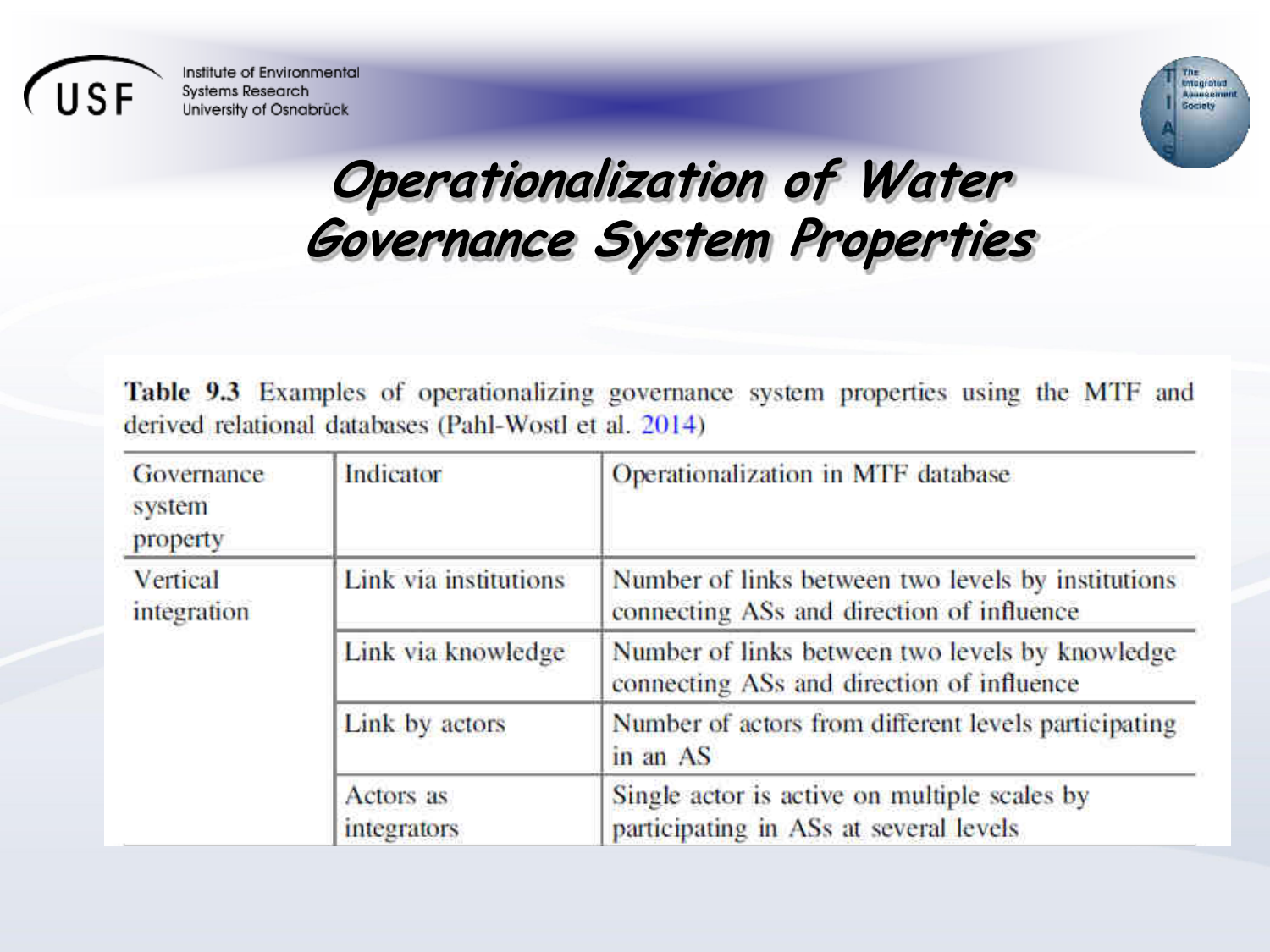



# **Stylized Representation of Policy Cycle**

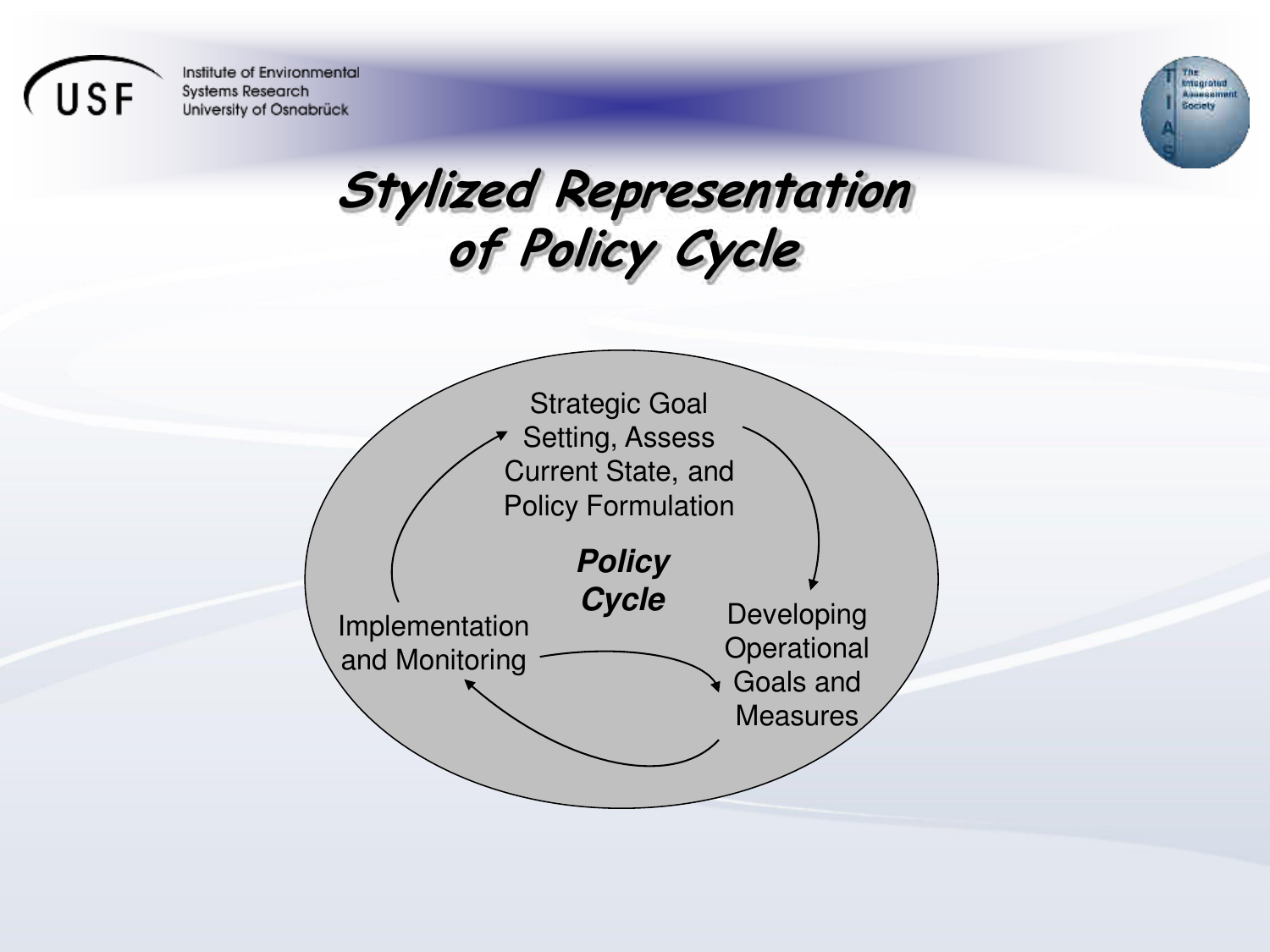

# **Mapping of Multilevel Water Governance Processes to Phases of Policy Cycle**

tmagratud<br>Aannaamun

**Gociety** 

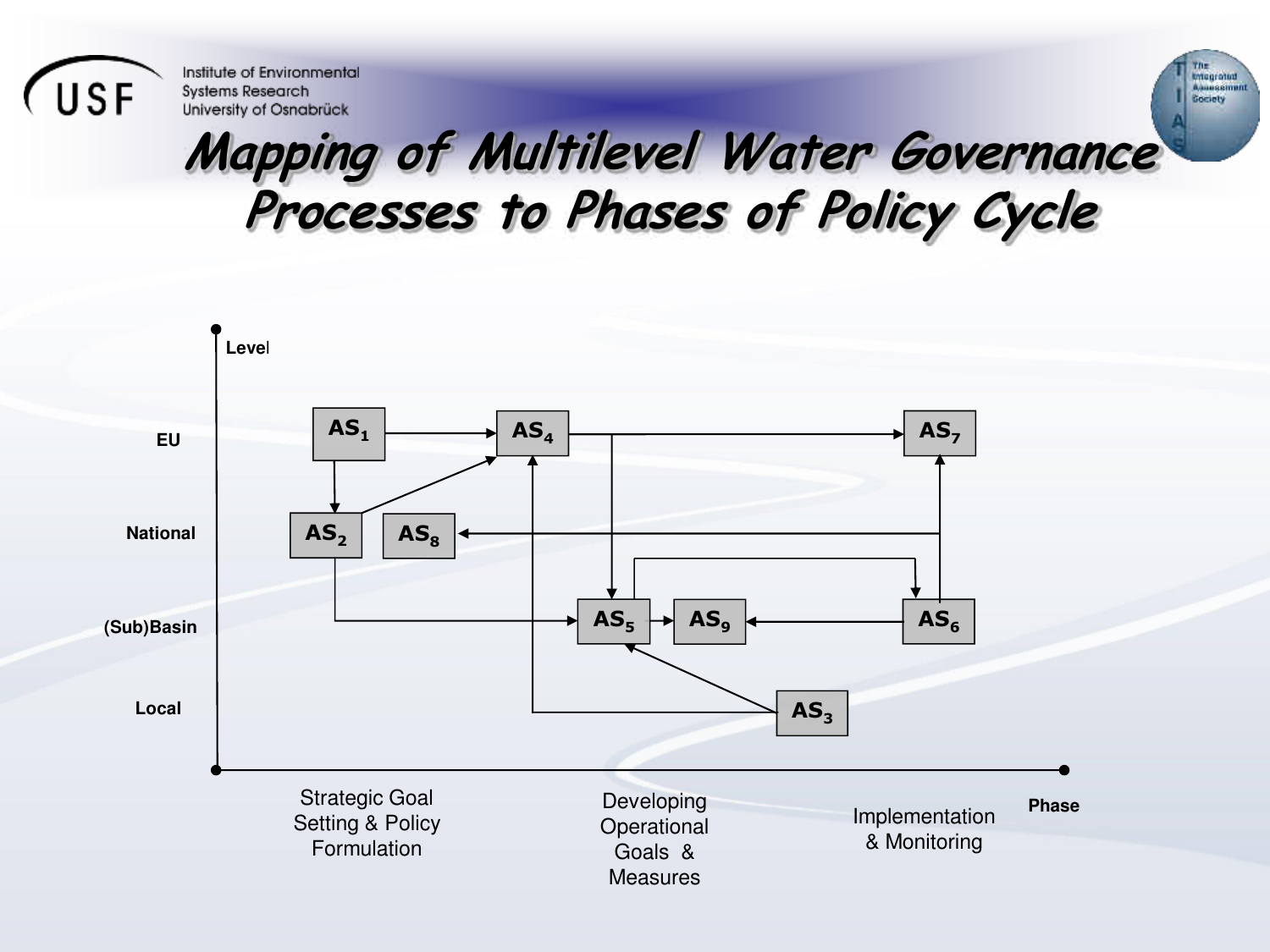

tmagrated<br>Assessment

Gociety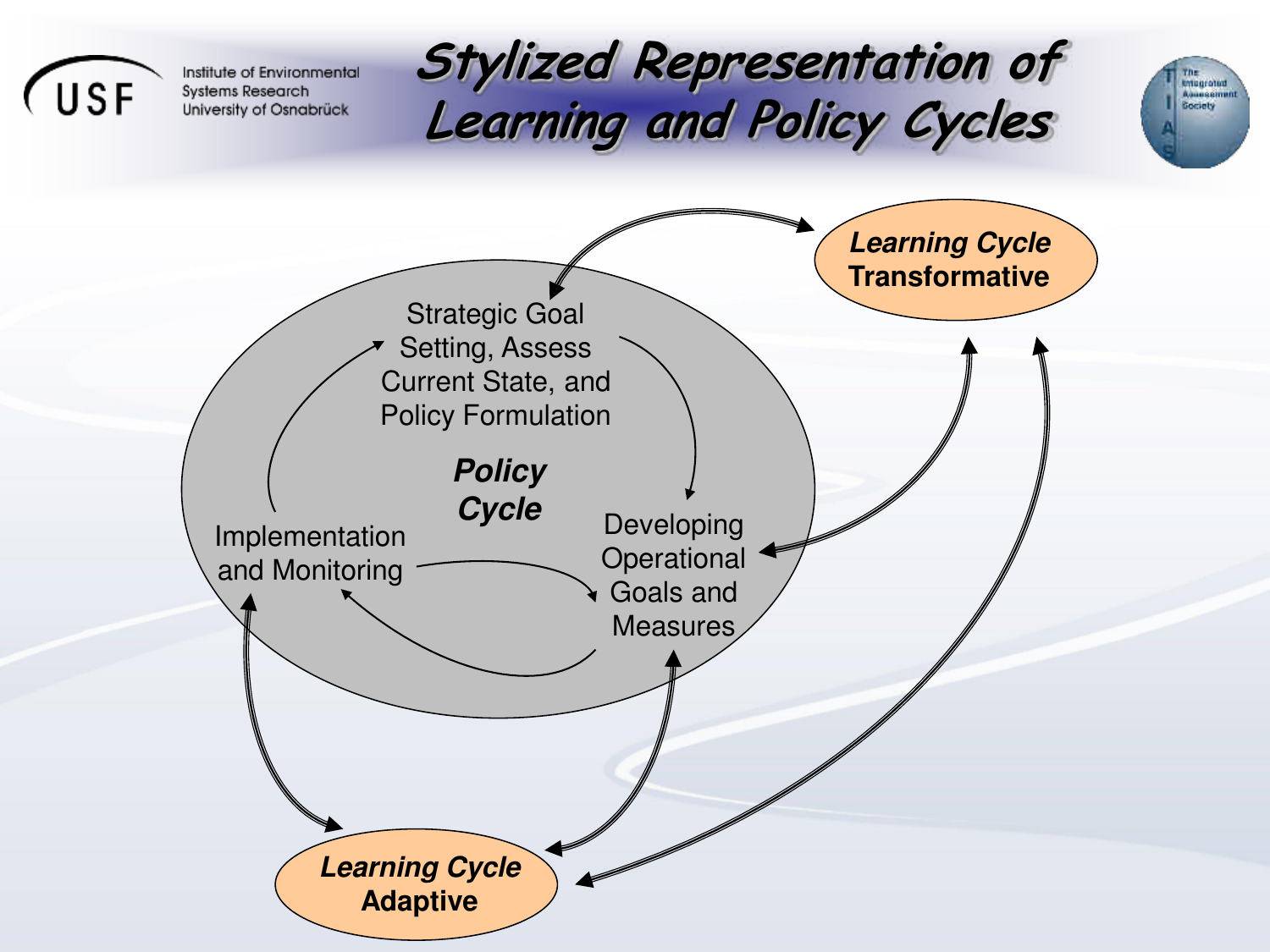

# **Multilevel Representation of Links between Learning and Policy Cycles**

thegrated<br>Assessment<br>Cociety